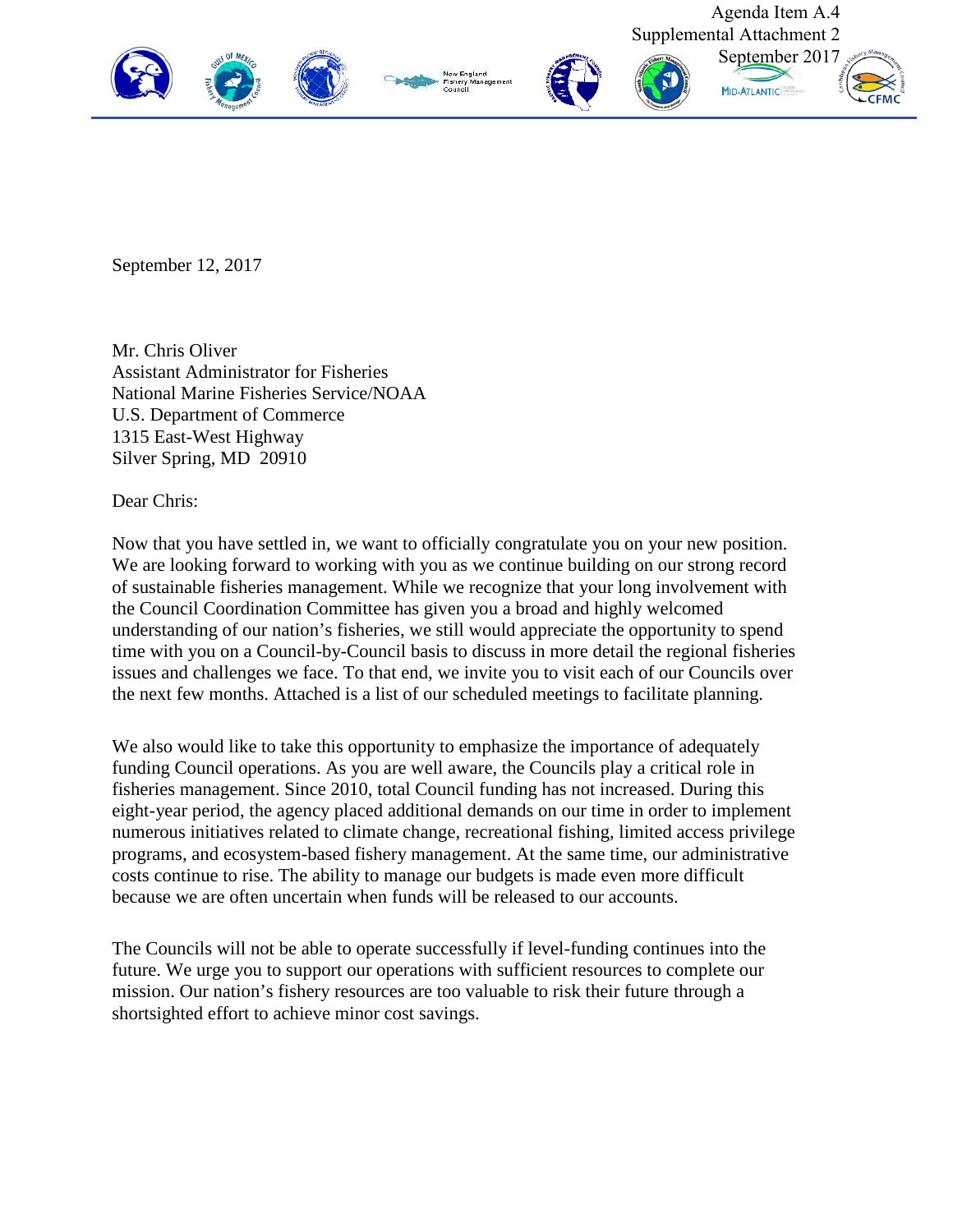

Once again, we congratulate you on your new leadership role, and we stand ready to assist you in the days ahead.

Carlos Farchette, Chair Caribbean Fishery Management Council

Leann Bararpe

Leann Bosarge, Chair Gulf of Mexico Fishery Management Council

Tuto Car

Mike Luisi, Chair Mid-Atlantic Fishery Management Council

*n*  $2\mu$  F.

John Quinn, Chair New England Fishery Management Council

Dan Hun

Dan Hull, Chair North Pacific Fishery Management Council

*Live* 

Phillip Anderson, Chair Pacific Fishery Management Council

Merelle a. Duval

Michelle Duval, Chair South Atlantic Fishery Management Council

lala. hr

Edwin Ebisui, Jr., Chair Western Pacific Fishery Management Council